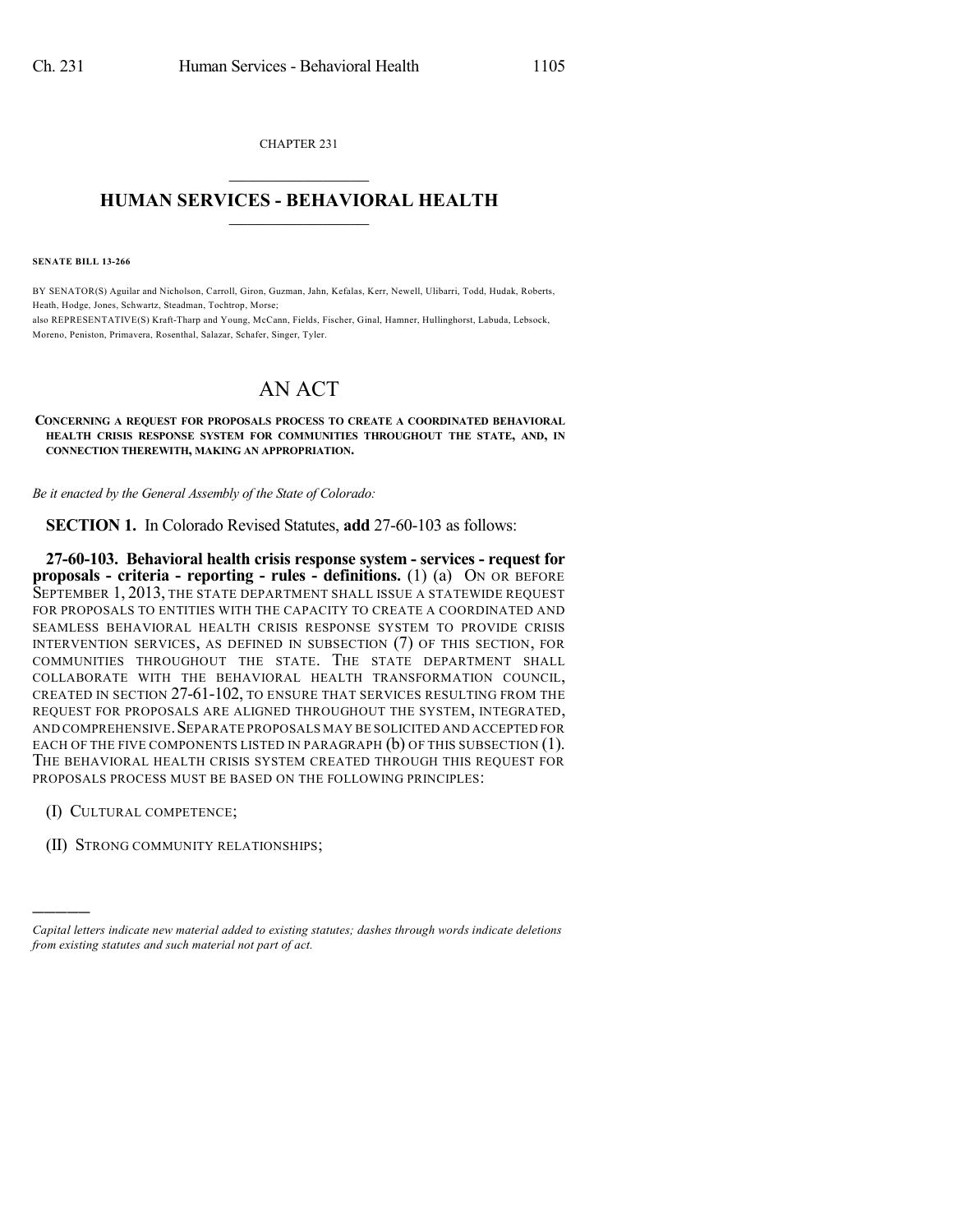(III) THE USE OF PEER SUPPORT;

(IV) THE USE OF EVIDENCE-BASED PRACTICES;

(V) BUILDING ON EXISTING FOUNDATIONS WITH AN EYE TOWARD INNOVATION;

(VI) UTILIZATION OF AN INTEGRATED SYSTEM OF CARE; AND

(VII) OUTREACH TO STUDENTS THROUGH SCHOOL-BASED CLINICS.

(b) THE COMPONENTS OF THE BEHAVIORAL HEALTH CRISIS RESPONSE SYSTEM CREATED THROUGH THIS REQUEST FOR PROPOSAL PROCESS MUST REFLECT A CONTINUUM OF CARE FROM CRISIS RESPONSE THROUGH STABILIZATION AND SAFE RETURN TO THE COMMUNITY, WITH ADEQUATE SUPPORT FOR TRANSITIONS TO EACH STAGE. SPECIFIC COMPONENTS INCLUDE:

(I) A TWENTY-FOUR-HOUR TELEPHONE CRISIS SERVICE THAT IS STAFFED BY SKILLED PROFESSIONALS WHO ARE CAPABLE OFASSESSING CHILD,ADOLESCENT,AND ADULT CRISIS SITUATIONS AND MAKING THE APPROPRIATE REFERRALS;

(II) WALK-IN CRISIS SERVICES AND CRISIS STABILIZATION UNITS WITH THE CAPACITY FOR IMMEDIATE CLINICAL INTERVENTION, TRIAGE, AND STABILIZATION. THE WALK-IN CRISIS SERVICES AND CRISIS STABILIZATION UNITS MUST EMPLOY AN INTEGRATED HEALTH MODEL BASED ON EVIDENCE-BASED PRACTICES THAT CONSIDER AN INDIVIDUAL'S PHYSICAL AND EMOTIONAL HEALTH, ARE A PART OF A CONTINUUM OF CARE, AND ARE LINKED TO MOBILE CRISIS SERVICES AND CRISIS RESPITE SERVICES.

(III) MOBILE CRISIS SERVICES AND UNITS THAT ARE LINKED TO THE WALK-IN CRISIS SERVICES AND CRISIS RESPITE SERVICES AND THAT HAVE THE ABILITY TO INITIATE A RESPONSE IN A TIMELY FASHION TO A BEHAVIORAL HEALTH CRISIS;

(IV) RESIDENTIAL AND RESPITE CRISIS SERVICES THAT ARE LINKED TO THE WALK-IN CRISIS SERVICES AND CRISIS RESPITE SERVICES AND THAT INCLUDE A RANGE OF SHORT-TERM CRISIS RESIDENTIAL SERVICES, INCLUDING BUT NOT LIMITED TO COMMUNITY LIVING ARRANGEMENTS; AND

(V) A PUBLIC INFORMATION CAMPAIGN.

(2) THE STATE DEPARTMENT SHALL COLLABORATE WITH THE COMMITTEE OF INTERESTED STAKEHOLDERS ESTABLISHED IN SUBSECTION (3) OF THIS SECTION TO DEVELOP THE REQUEST FOR PROPOSALS, INCLUDING ELIGIBILITY AND AWARD CRITERIA. PRIORITY MAY BE GIVEN TO ENTITIES THAT HAVE DEMONSTRATED PARTNERSHIPS WITH COLORADO-BASED RESOURCES. PROPOSALS WILL BE EVALUATED ON,AT A MINIMUM,AN APPLICANT'S ABILITY,RELATIVE TO THE SPECIFIC COMPONENT INVOLVED, TO:

(a) DEMONSTRATE INNOVATION BASED ON EVIDENCE-BASED PRACTICES THAT SHOW EVIDENCE OF COLLABORATION WITH EXISTING SYSTEMS OF CARE TO BUILD ON CURRENT STRENGTHS AND MAXIMIZE RESOURCES;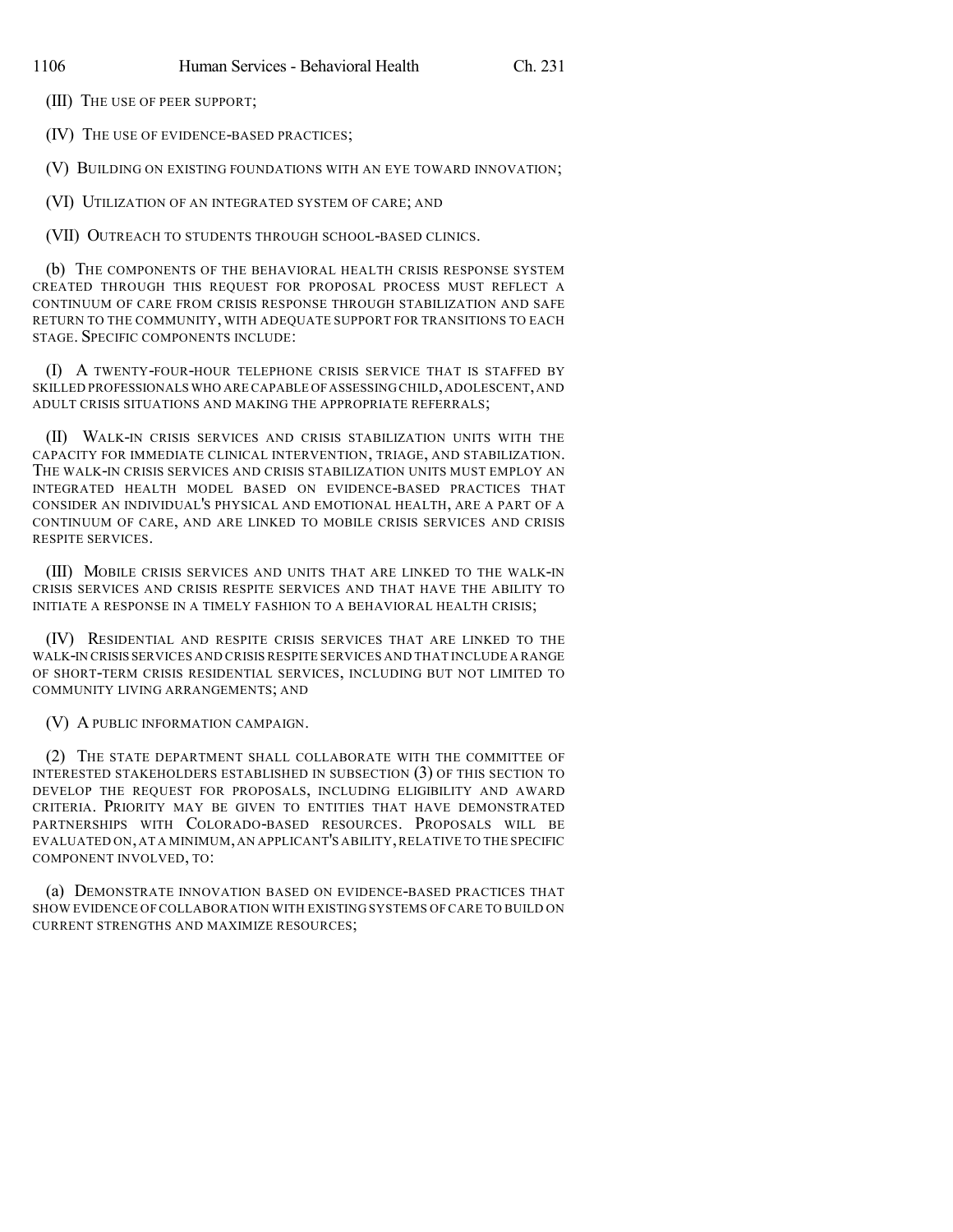(b) COORDINATE CLOSELY WITH COMMUNITY MENTAL HEALTH ORGANIZATIONS THAT PROVIDE SERVICES REGARDLESS OF THE SOURCE OF PAYMENT, SUCH AS BEHAVIORAL HEALTH ORGANIZATIONS, COMMUNITY MENTAL HEALTH CENTERS, REGIONAL CARE COLLABORATIVE ORGANIZATIONS, SUBSTANCE USE TREATMENT PROVIDERS, AND MANAGED SERVICE ORGANIZATIONS;

(c) SERVE INDIVIDUALS REGARDLESS OF THEIR ABILITY TO PAY;

(d) BE PART OF A CONTINUUM OF CARE;

(e) UTILIZE PEER SUPPORTS;

(f) INCLUDE KEY COMMUNITY PARTICIPANTS;

(g) DEMONSTRATE A CAPACITY TO MEET THE DEMAND FOR SERVICES;

(h) UNDERSTAND AND PROVIDE SERVICES THAT ARE SPECIALIZED FOR THE UNIQUE NEEDS OF CHILD AND ADOLESCENT PATIENTS; AND

(i) REFLECT AN UNDERSTANDING OF THE DIFFERENT RESPONSE MECHANISMS UTILIZED BETWEEN MENTAL HEALTH AND SUBSTANCE USE DISORDER CRISES.

(3) THE STATE DEPARTMENT SHALL ESTABLISH A COMMITTEE OF INTERESTED STAKEHOLDERS THAT WILL BE RESPONSIBLE FOR REVIEWING THE PROPOSALS AND AWARDING CONTRACTS PURSUANT TO THIS SECTION. REPRESENTATIONS FROM THE STATE DEPARTMENT OF HEALTH CARE POLICY AND FINANCING MUST BE INCLUDED IN THECOMMITTEE OF INTERESTED STAKEHOLDERS.ASTAKEHOLDER PARTICIPATING IN THE COMMITTEE MUST NOT HAVE A FINANCIAL OR OTHER CONFLICT OF INTEREST THAT WOULD PREVENT HIM OR HER FROM IMPARTIALLY REVIEWING PROPOSALS.

(4) (a) THE DEPARTMENT SHALL ISSUE THE INITIAL REQUEST FOR PROPOSALS ON OR BEFORE SEPTEMBER 1, 2013, SUBJECT TO AVAILABLE APPROPRIATIONS. PURSUANT TO THE STATE PROCUREMENT CODE, ARTICLES 101 AND 102 OF TITLE 24, C.R.S., THE DEPARTMENT SHALL MAKE AWARDS ON OR BEFORE JANUARY 1, 2014. IF ADDITIONAL MONEYS ARE APPROPRIATED, THE DEPARTMENT MAY ISSUE ADDITIONAL REQUESTS FOR PROPOSALS CONSISTENT WITH THIS SECTION AND THE STATE PROCUREMENT CODE, ARTICLES 101 AND 102 OF TITLE 24, C.R.S.

(b) IF THE FULL APPROPRIATION BY THE GENERAL ASSEMBLY FOR THE IMPLEMENTATION OF THIS SECTION IS NOT DISPERSED AS SPECIFIED IN PARAGRAPH (a) OFTHIS SUBSECTION (4),THE COMMITTEE SHALL ACCEPT AND REVIEW PROPOSALS AND AWARD CONTRACTS AS THE PROPOSALS ARE RECEIVED AND NOT REQUIRE AN APPLICATION BE HELD UNTIL A SUBSEQUENT REQUEST FOR PROPOSALS.

(5) IF NECESSARY, THE STATE BOARD MAY PROMULGATE RULES TO IMPLEMENT THE PROVISIONS OF THIS SECTION OR THE SERVICES TO BE SUPPLIED PURSUANT TO THIS SECTION.

(6) BEGINNING IN JANUARY 2014, AND EVERY JANUARY THEREAFTER,THE STATE DEPARTMENT SHALL REPORT PROGRESS ON THE IMPLEMENTATION OF A COMPREHENSIVE STATEWIDE BEHAVIORAL HEALTH CRISIS RESPONSE SYSTEM AS